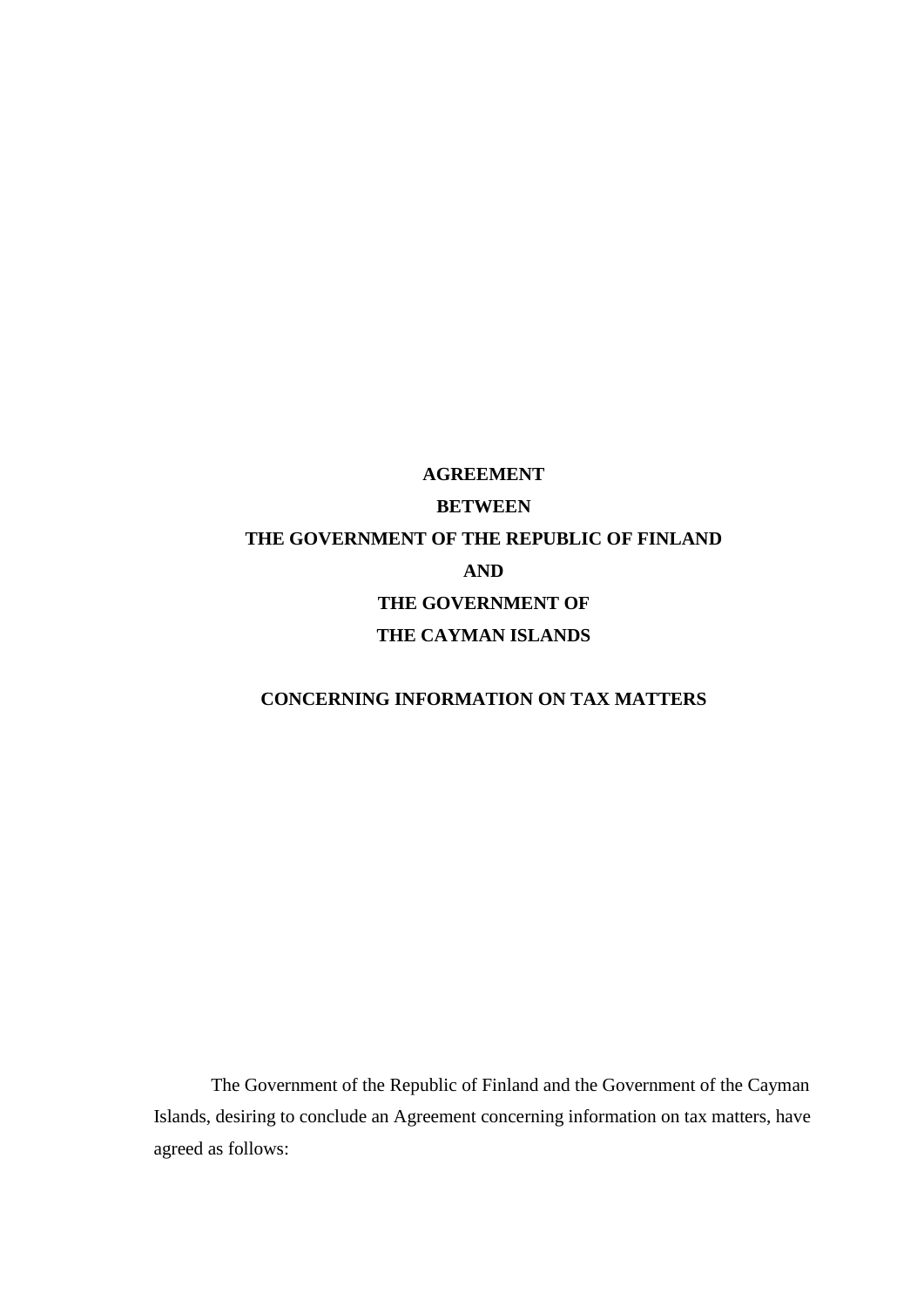### **Article 1 Object and scope of the agreement**

The competent authorities of the Contracting Parties shall provide assistance through exchange of information that is foreseeably relevant to the administration and enforcement of the domestic laws of the Contracting Parties concerning taxes covered by this Agreement. Such information shall include information that is foreseeably relevant to the determination, assessment and collection of such taxes, the recovery and enforcement of tax claims, or the investigation or prosecution of tax matters. Information shall be exchanged in accordance with the provisions of this Agreement and shall be treated as confidential in the manner provided in Article 8. The rights and safeguards secured to persons by the laws or administrative practice of the requested Party remain applicable to the extent that they do not unduly prevent or delay effective exchange of information.

### **Article 2 Jurisdiction**

A Requested Party is not obligated to provide information which is neither held by its authorities nor in the possession or control of persons who are within its territorial jurisdiction.

#### **Article 3**

#### **Taxes covered**

1. This Agreement shall apply to the following taxes imposed by Finland:

- (i) valtion tuloverot; de statliga inkomstskatterna (the state income taxes);
- (ii) yhteisöjen tulovero; inkomstskatten för samfund (the corporate income tax);
- (iii) kunnallisvero; kommunalskatten (the communal tax);
- (iv) kirkollisvero; kyrkoskatten (the church tax);
- (v) korkotulon lähdevero; källskatten på ränteinkomst (the tax withheld at source from interest);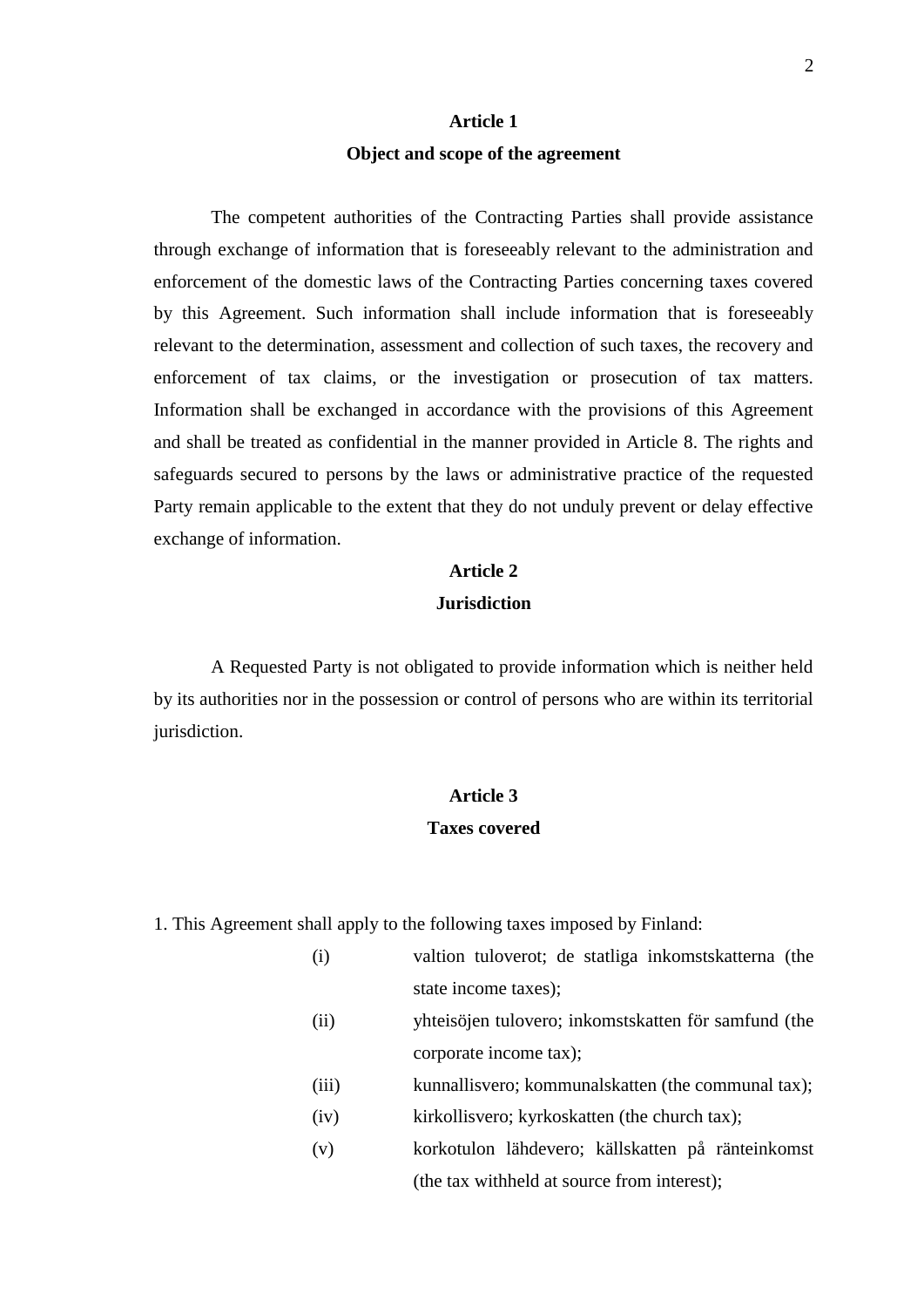- (vi) rajoitetusti verovelvollisen lähdevero; källskatten för begränsat skattskyldig (the tax withheld at source from non-residents' income);
- (vii) ulkomailta tulevan palkansaajan lähdevero; källskatten för löntagare från utlandet (the withholding tax for foreign employees);

2. This Agreement shall also apply to any identical or any substantially similar taxes imposed after the date of signature of the Agreement in addition to or in place of the existing taxes. The competent authorities of the Contracting Parties shall notify each other of any substantial changes to the taxation and related information gathering measures covered by the Agreement.

### **Article 4 Definitions**

1. For the purposes of this Agreement, unless otherwise defined:

a) the term "Contracting Party" means Finland or the Cayman Islands as the context requires;

b) the term "the Cayman Islands" means the territory of the Cayman Islands and includes the territorial sea, areas within the maritime boundaries of the Cayman Islands and any area within which in accordance with international law the rights of the Cayman Islands with respect to the seabed and sub-soil and their natural resources may be exercised;

c) the term "Finland" means the Republic of Finland and, when used in a geographical sense, means the territory of the Republic of Finland, and any area adjacent to the territorial waters of the Republic of Finland within which, under the laws of Finland and in accordance with international law, the rights of Finland with respect to the exploration for and exploitation of the natural resources of the sea bed and its sub-soil and of the superjacent waters may be exercised;

d) the term "competent authority" means:

(i) in the Cayman Islands, the Tax Information Authority or a person or authority designated by it;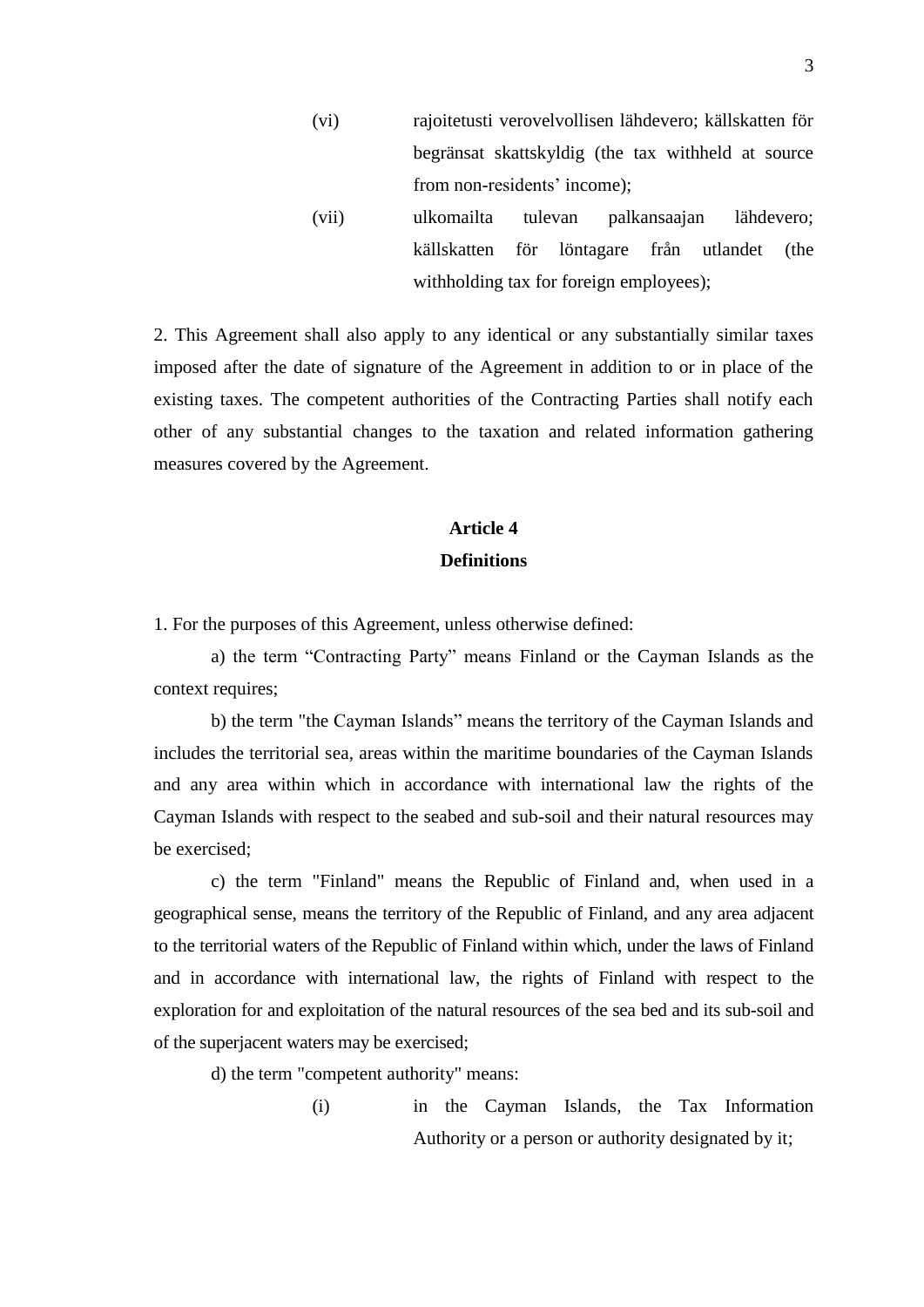(ii) in Finland, the Ministry of Finance, its authorised representative or the authority which, by the Ministry of Finance, is designated as competent authority;

e) the term "person" includes an individual, a company and any other body of persons;

f) the term "company" means any body corporate or any entity that is treated as a body corporate for tax purposes;

g) the term "publicly traded company" means any company whose principal class of shares is listed on a recognised stock exchange provided its listed shares can be readily purchased or sold by the public. Shares can be purchased or sold "by the public" if the purchase or sale of shares is not implicitly or explicitly restricted to a limited group of investors;

h) the term "principal class of shares" means the class or classes of shares representing a majority of the voting power and value of the company;

i) the term "recognised stock exchange" means any stock exchange agreed upon by the competent authorities of the Contracting Parties;

j) the term "collective investment fund or scheme" means any pooled investment vehicle, irrespective of legal form. The term "public collective investment fund or scheme" means any collective investment fund or scheme provided the units, shares or other interests in the fund or scheme can be readily purchased, sold or redeemed by the public. Units, shares or other interests in the fund or scheme can be readily purchased, sold or redeemed "by the public" if the purchase, sale or redemption is not implicitly or explicitly restricted to a limited group of investors;

k) the term "tax" means any tax to which the Agreement applies;

l) the term "applicant Party" means the Contracting Party requesting information;

m) the term "requested Party" means the Contracting Party requested to provide information;

n) the term "information gathering measures" means laws and administrative or judicial procedures that enable a Contracting Party to obtain and provide the requested information;

o) the term "information" means any fact, statement or record in any form whatever;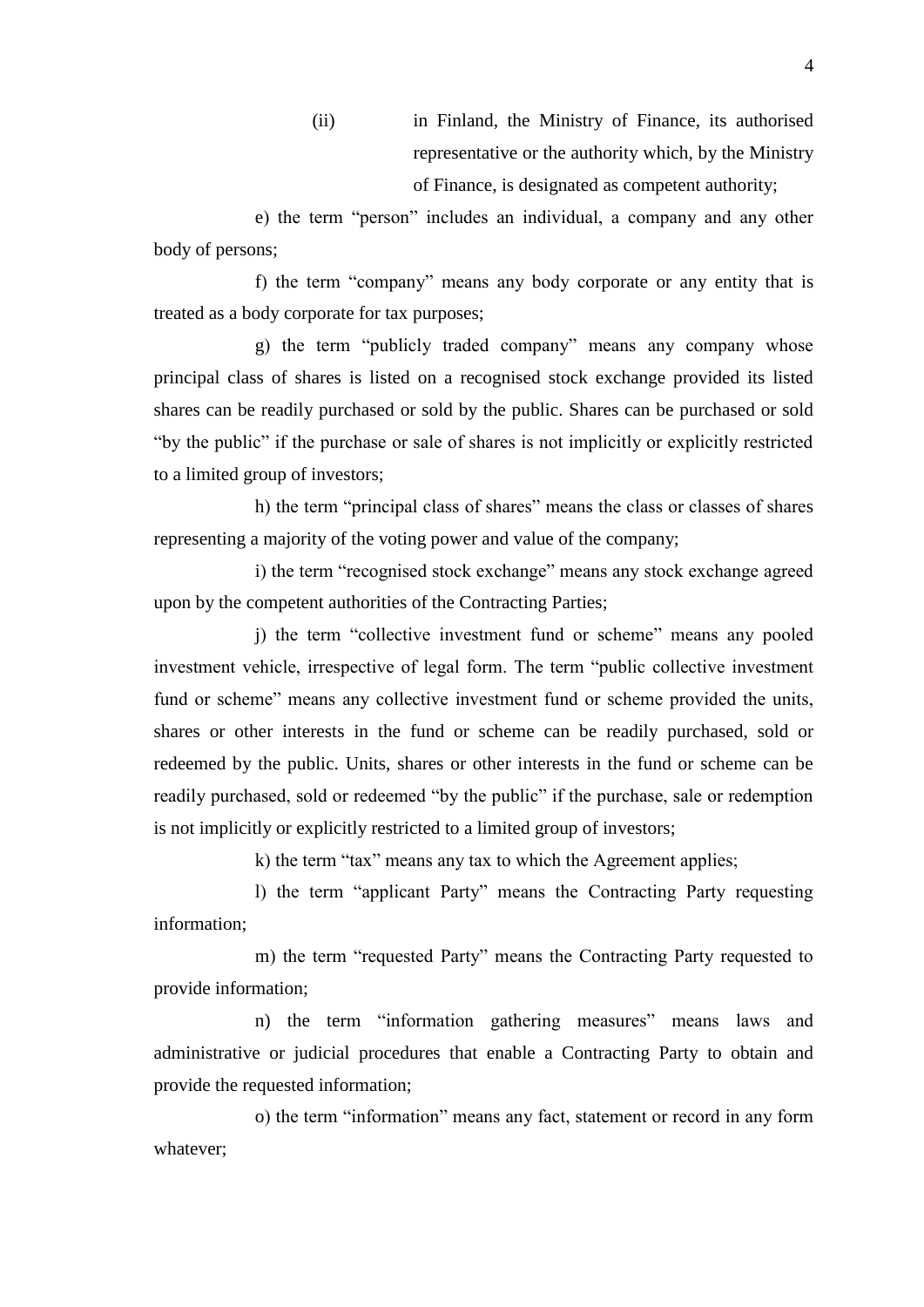p) the term "criminal tax matters" means tax matters involving intentional conduct which is liable to prosecution under the criminal laws of the applicant party;

q) the term "criminal laws" means all criminal laws designated as such under domestic law irrespective of whether contained in the tax laws, the criminal code or other statutes.

2. As regards the application of this Agreement at any time by a Contracting Party, any term not defined therein shall, unless the context otherwise requires, have the meaning that it has at that time under the law of that Party, any meaning under the applicable tax laws of that Party prevailing over a meaning given to the term under other laws of that Party.

### **Article 5 Exchange of Information Upon Request**

1. The competent authority of the requested Party shall provide upon request information for the purposes referred to in Article 1. Such information shall be exchanged without regard to whether the conduct being investigated would constitute a crime under the laws of the requested Party if such conduct occurred in the requested Party.

2. If the information in the possession of the competent authority of the requested Party is not sufficient to enable it to comply with the request for information, that Party shall use all relevant information gathering measures to provide the applicant Party with the information requested, notwithstanding that the requested Party may not need such information for its own tax purposes.

3. If specifically requested by the competent authority of an applicant Party, the competent authority of the requested Party shall provide information under this Article, to the extent allowable under its domestic laws, in the form of depositions of witnesses and authenticated copies of original records.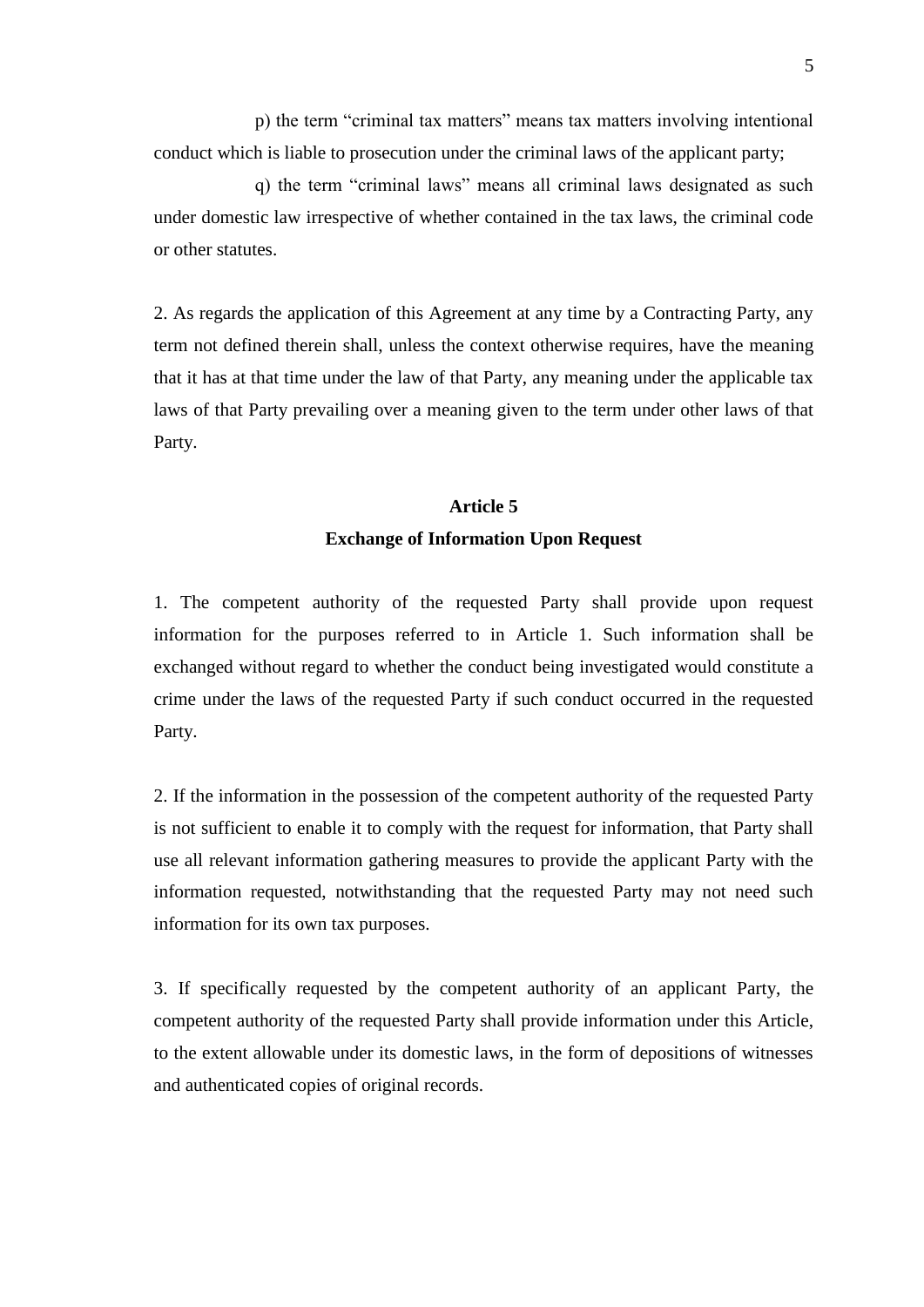4. Each Contracting Party shall ensure that its competent authorities for the purposes specified in Article 1 of the Agreement, have the authority to obtain and provide upon request:

a) information held by banks, other financial institutions, and any person acting in an agency or fiduciary capacity including nominees and trustees;

b) information regarding the ownership of companies, partnerships, trusts, foundations, "Anstalten" and other persons, including, within the constraints of Article 2, ownership information on all such persons in an ownership chain; in the case of trusts, information on settlors, trustees and beneficiaries; and in the case of foundations, information on founders, members of the foundation council and beneficiaries. Further, this Agreement does not create an obligation on the Contracting Parties to obtain or provide ownership information with respect to publicly traded companies or public collective investment funds or schemes unless such information can be obtained without giving rise to disproportionate difficulties.

5. The competent authority of the applicant Party shall provide the following information to the competent authority of the requested Party when making a request for information under the Agreement to demonstrate the foreseeable relevance of the information to the request:

a) the identity of the person under examination or investigation;

b) a statement of the information sought including its nature and the form in which the applicant Party wishes to receive the information from the requested Party;

c) the tax purpose for which the information is sought;

d) grounds for believing that the information requested is held in the requested Party or is in the possession or control of a person within the jurisdiction of the requested Party;

e) to the extent known, the name and address of any person believed to be in possession of the requested information;

f) a statement that the request is in conformity with the law and administrative practices of the applicant Party, that if the requested information was within the jurisdiction of the applicant Party then the competent authority of the applicant Party would be able to obtain the information under the laws of the applicant Party or in the normal course of administrative practice and that it is in conformity with this Agreement;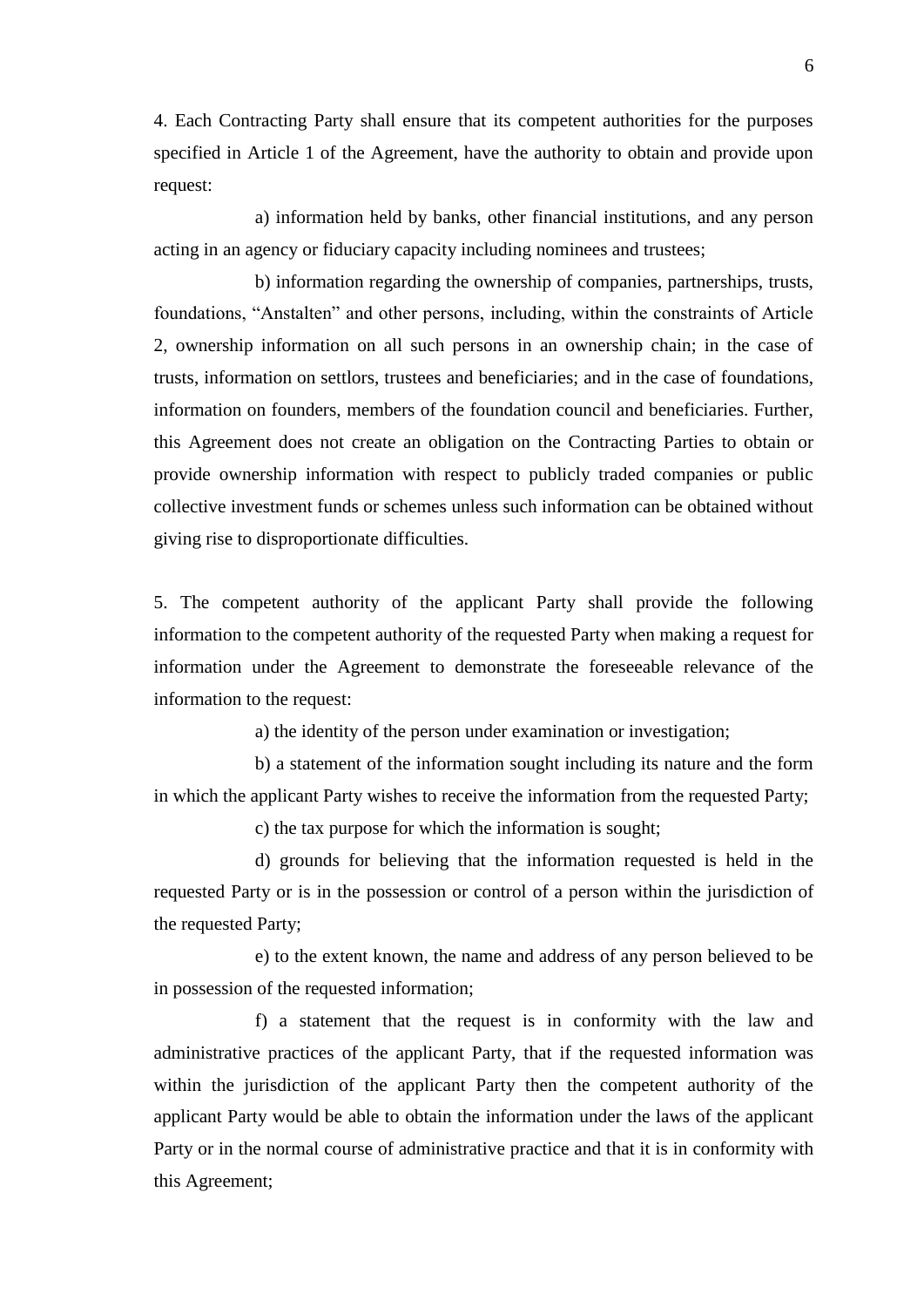g) a statement that the applicant Party has pursued all means available in its own territory to obtain the information, except those that would give rise to disproportionate difficulties.

6. The competent authority of the requested Party shall forward the requested information as promptly as possible to the applicant Party. To ensure a prompt response, the competent authority of the requested Party shall:

a) Confirm receipt of a request in writing to the competent authority of the applicant Party and shall notify the competent authority of the applicant Party of deficiencies in the request, if any, within 60 days of the receipt of the request.

b) If the competent authority of the requested Party has been unable to obtain and provide the information within 90 days of receipt of the request, including if it encounters obstacles in furnishing the information or it refuses to furnish the information, it shall immediately inform the applicant Party, explaining the reason for its inability, the nature of the obstacles or the reasons for its refusal.

# **Article 6 Tax Examinations Abroad**

1. A Contracting Party may allow representatives of the competent authority of the other Contracting Party to enter the territory of the first-mentioned Party to interview individuals and examine records with the written consent of the persons concerned. The competent authority of the second-mentioned Party shall notify the competent authority of the first-mentioned Party of the time and place of the meeting with the individuals concerned.

2. At the request of the competent authority of one Contracting Party, the competent authority of the other Contracting Party may allow representatives of the competent authority of the first-mentioned Party to be present at the appropriate part of a tax examination in the second-mentioned Party.

3. If the request referred to in paragraph 2 is acceded to, the competent authority of the Contracting Party conducting the examination shall, as soon as possible, notify the competent authority of the other Party about the time and place of the examination, the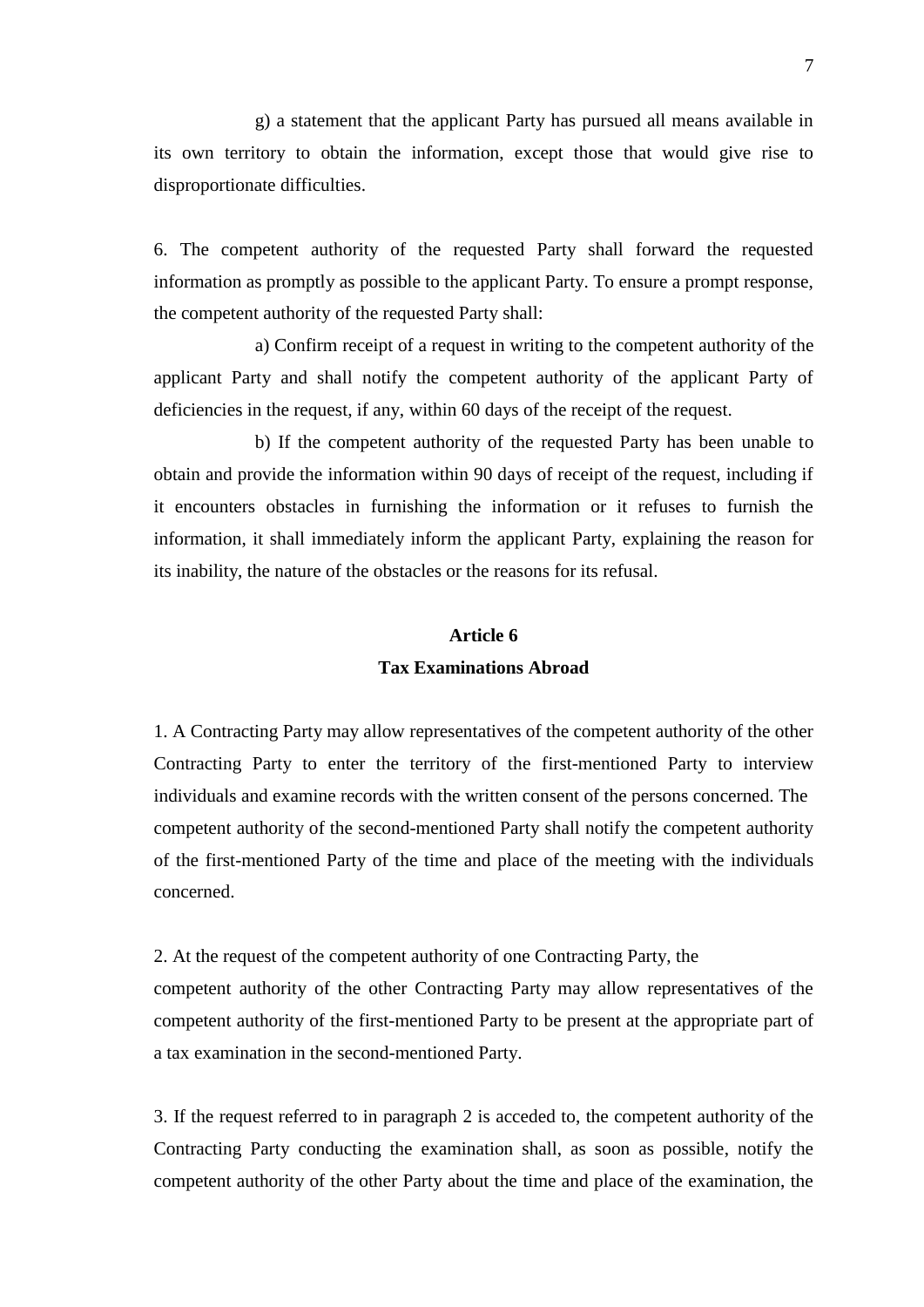authority or official designated to carry out the examination and the procedures and conditions required by the first-mentioned Party for the conduct of the examination. All decisions with respect to the conduct of the tax examination shall be made by the Party conducting the examination.

## **Article 7 Possibility of Declining a Request**

1. The requested Party shall not be required to obtain or provide information that the applicant Party would not be able to obtain under its own laws for purposes of the administration or enforcement of its own tax laws. The competent authority of the requested Party may decline to assist where the request is not made in conformity with this Agreement.

2. The provisions of this Agreement shall not impose on a Contracting Party the obligation to supply information which would disclose any trade, business, industrial, commercial or professional secret or trade process. Notwithstanding the foregoing, information of the type referred to in Article 5, paragraph 4 shall not be treated as such a secret or trade process merely because it meets the criteria in that paragraph.

3. The provisions of this Agreement shall not impose on a Contracting Party the obligation to obtain or provide information, which would reveal confidential communications between a client and an attorney, solicitor or other admitted legal representative where such communications are:

a) produced for the purposes of seeking or providing legal advice or

b) produced for the purposes of use in existing or contemplated legal proceedings.

4. The requested Party may decline a request for information if the disclosure of the information would be contrary to public policy (ordre public).

5. A request for information shall not be refused on the ground that the tax claim giving rise to the request is disputed.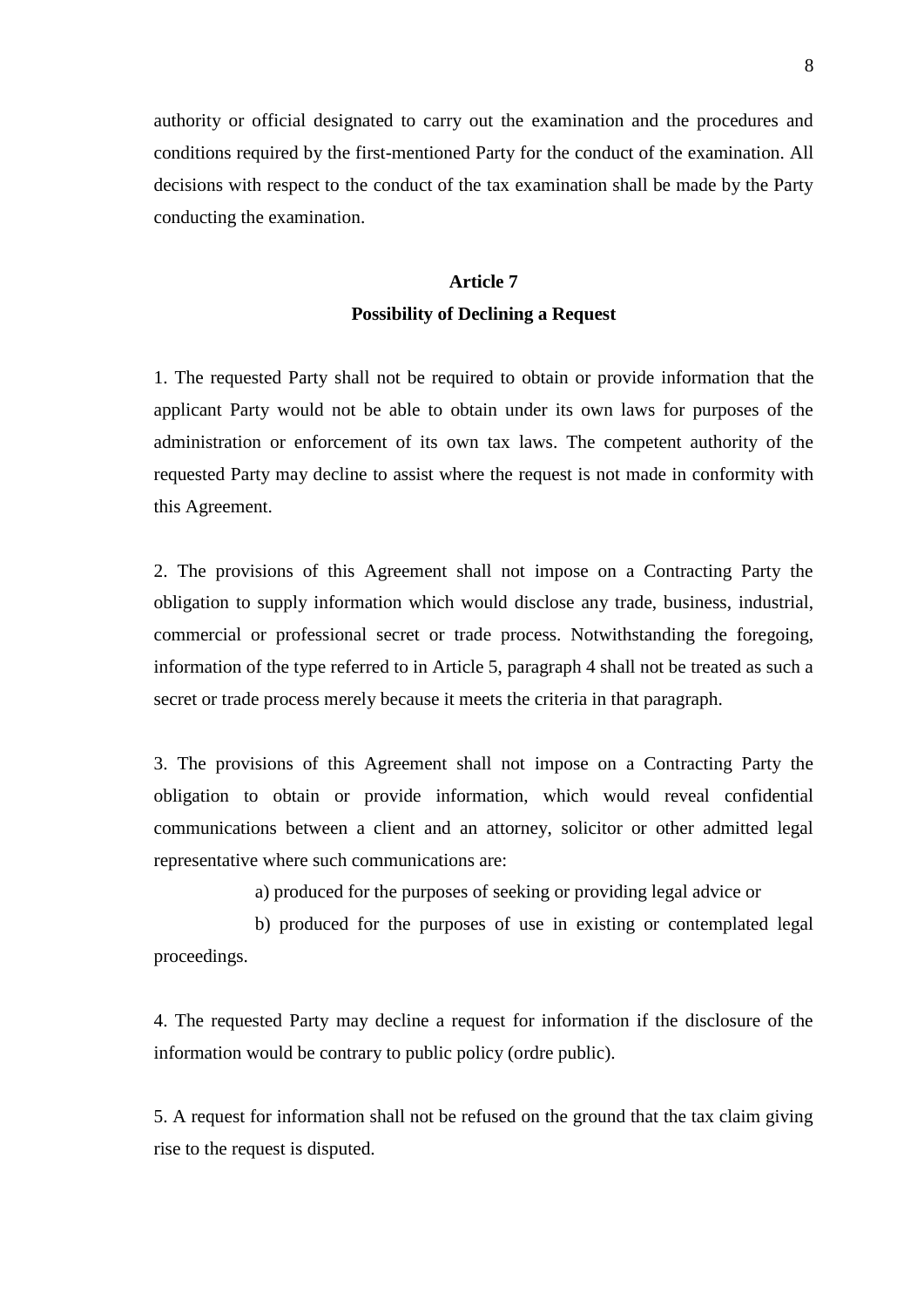6. The requested Party may decline a request for information if the information is requested by the applicant Party to administer or enforce a provision of the tax law of the applicant Party, or any requirement connected therewith, which discriminates against a national of the requested Party as compared with a national of the applicant Party in the same circumstances.

### **Article 8 Confidentiality**

Any information received by a Contracting Party under this Agreement shall be treated as confidential and may be disclosed only to persons or authorities (including courts and administrative bodies) in the jurisdiction of the Contracting Party concerned with the assessment or collection of, the enforcement or prosecution in respect of, or the determination of appeals in relation to, the taxes imposed by a Contracting Party. Such persons or authorities shall use such information only for such purposes. They may disclose the information in public court proceedings or in judicial decisions. The information may not be disclosed to any other person or entity or authority or any other jurisdiction without the express written consent of the competent authority of the requested Party.

# **Article 9**

### **Costs**

Incidence of costs incurred in providing assistance shall be agreed by the Contracting Parties.

### **Article 10 Mutual agreement procedure**

1. Where difficulties or doubts arise between the Parties regarding the implementation or interpretation of this Agreement, the respective competent authorities shall endeavour to resolve the matter by mutual agreement.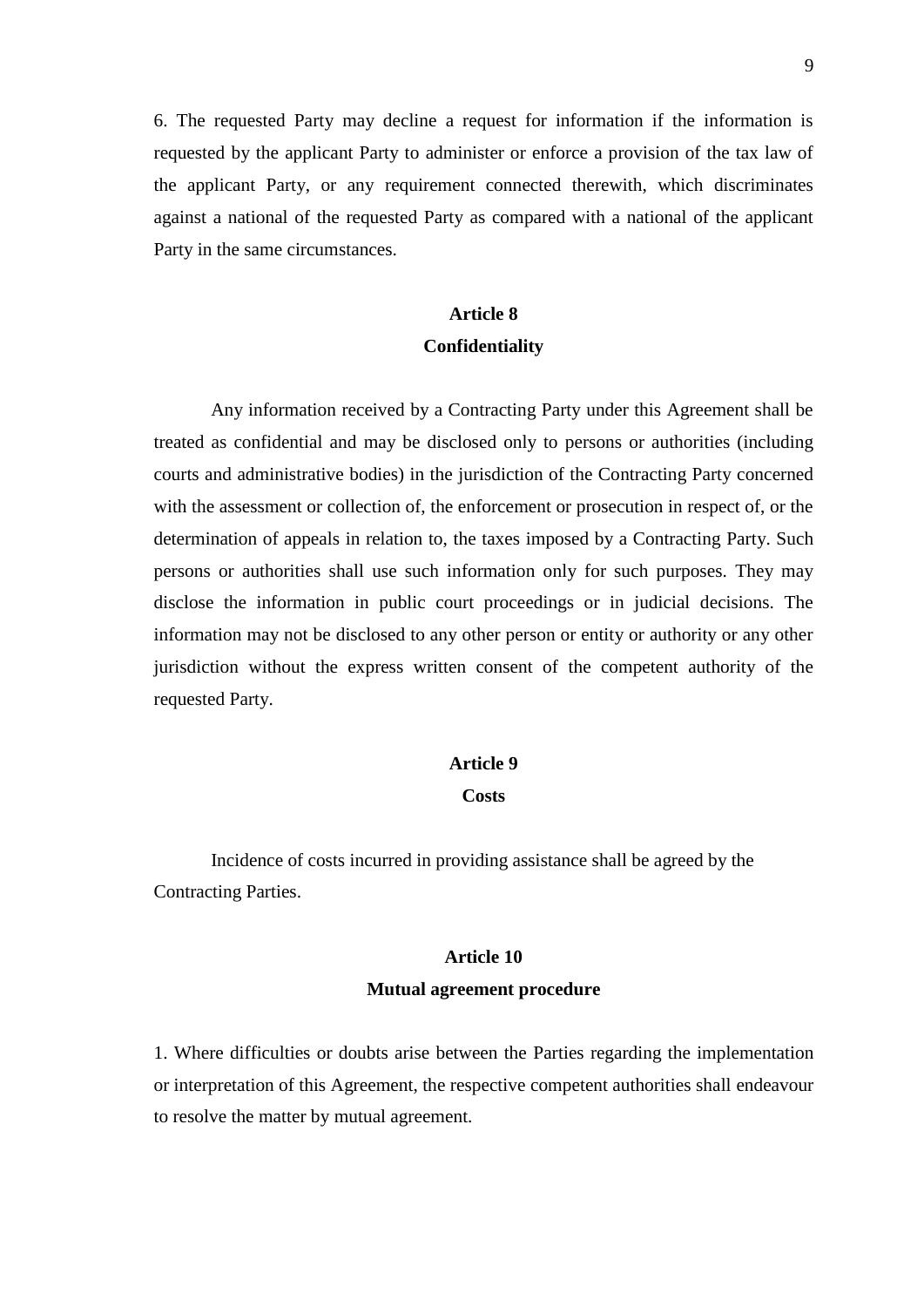2. In addition to the agreements referred to in paragraph 1, the competent authorities of the Contracting Parties may mutually agree on the procedures to be used under Articles 5 and 6.

3. The competent authorities of the Contracting Parties may communicate with each other directly for purposes of reaching agreement under this Article.

### **Article 11 Entry into Force**

1. Each of the Parties shall notify the other in writing of the completion of the procedures required by its law for the entry into force of this Agreement.

2. The Agreement shall enter into force on the thirtieth day after the receipt of the later of these notifications and shall thereupon have effect

a) for criminal tax matters, on the date of entry into force, for taxable periods beginning on or after 1 January 2004 or, where there is no taxable period, for all charges to tax arising on or after 1 January 2004;

b) for all other matters covered in Article 1, for taxable periods beginning on or after the first day of January of the year next following the date on which the Agreement enters into force, or where there is no taxable period, for all charges to tax arising on or after the first day of January of the year next following the date on which the Agreement enters into force.

### **Article 12 Termination**

1. This Agreement shall remain in force until terminated by a Party. Either Party may terminate the Agreement by giving written notice of termination to the other Party. In such case, the Agreement shall cease to have effect on the first day of the month following the end of the period of six months after the date of receipt of notice of termination by the other Party.